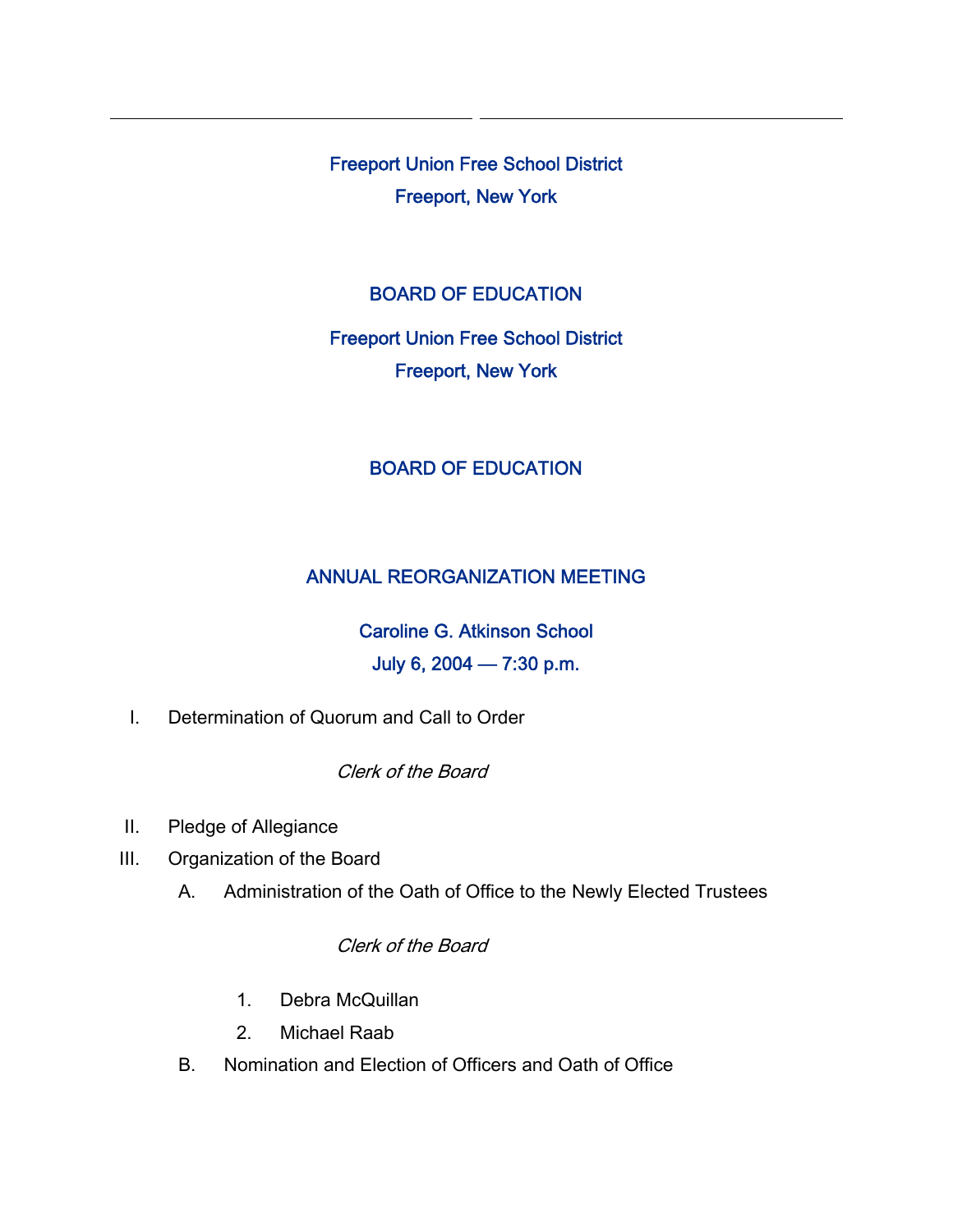### Clerk of the Board

- 1. President
- C. Nomination and Election of Officers and Oath of Office

### Clerk of the Board

- 1. Vice President
- D. Appointment of Officers
	- 1. District Treasurer
	- 2. Deputy Treasurer
	- 3. Clerk of the Board
	- 4. Internal Claims Auditor
	- 5. Records Access Officer
	- 6. Environmental Safety Officer
	- 7. Purchasing Officer
	- 8. Records Management Officer
	- 9. Attendance Officer
- E. Appointment of the Auditor
- F. Appointment of School Attorneys and Advisors to the Board
	- 1. General and Labor Counsel
	- 2. Bond Counsel
	- 3. Financial Advisors
	- 4. Architects
	- 5. Construction Management Services
	- 6. Program Management Services
- G. Appointment of the Committees on Special Education
	- 1. Committees on Special Education
	- 2. Committee on Preschool Special Education
	- 3. Rotational List of Impartial Hearing Officers
- H. Appointment of the School Physicians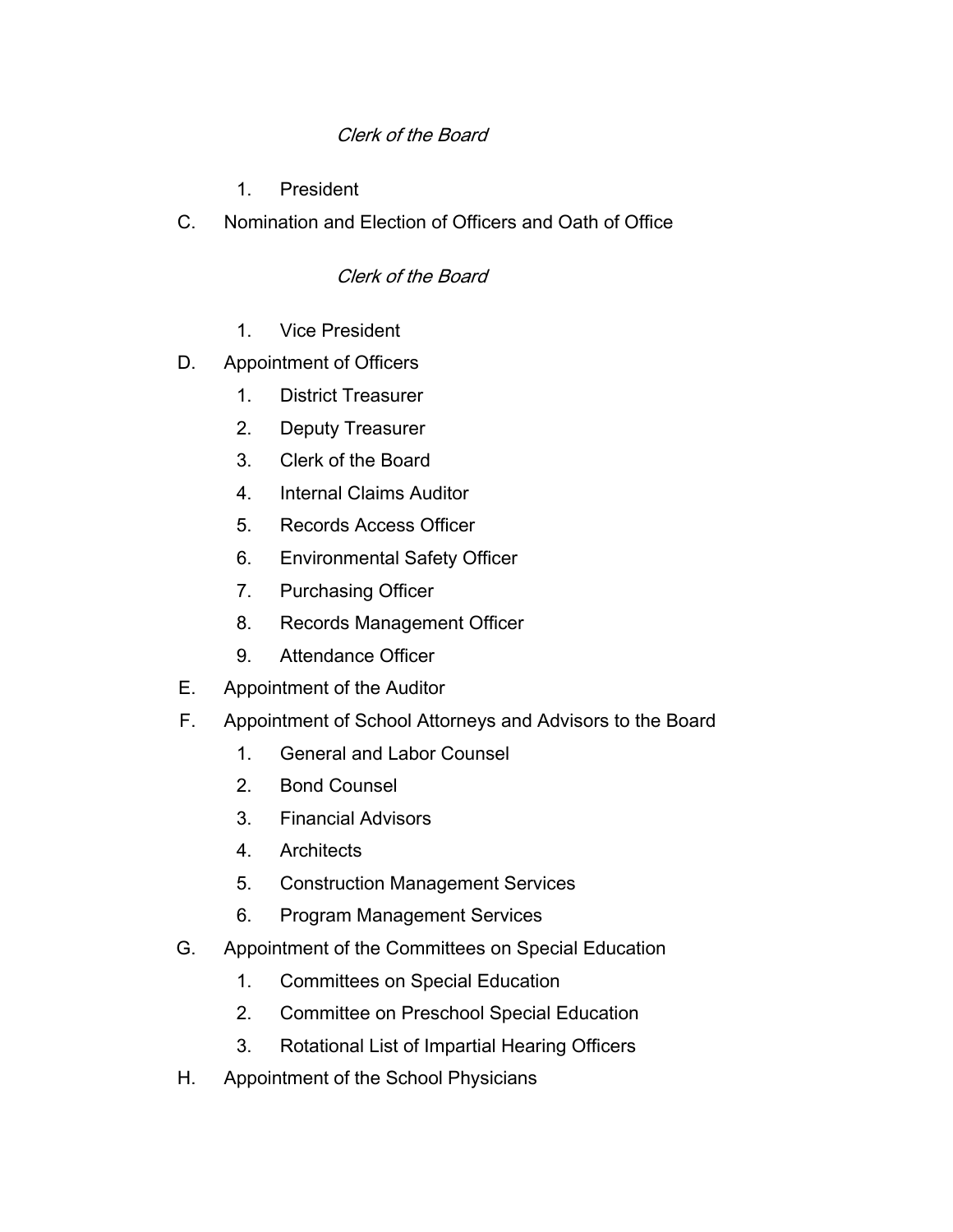- I. Appointment to the Scholarship and Honors Board
- J. Designation of Banks as Depositories
- K. Appointment of Official Papers
- L. Authorization of Petty Cash Accounts
- M. Authorization of Budget Transfers
- N. Authorization to Open Bids
- O. Establishment of Rates
	- 1. Facilities and Field Use Regulations and Rates
	- 2. Gasoline Mileage Allowance
	- 3. School Lunch Prices
	- 4. Substitute Teacher Rate
- P. Designation of Authorized Signature on Checks
- Q. Certification of Payrolls
- R. Authorization to Approve Conferences
- S. Bonding of Employees
- T. Acceptance of State and Federal Funds
- U. Indemnification of Board Members and Employees
- V. Authorization of Board Memberships
- W. Authorization to Enter into Agreements
- X. Appointment of Board of Registration
- IV. Other Items for Action
	- A. Personnel
		- 1. Resignation of Staff
		- 2. Appointment of Staff
	- B. Education
		- 1. Acceptance of the Minutes from the Committees on Special Education and Preschool Special Education
			- May 17, 2004;
			- **May 19, 2004;**
			- May 21, 2004;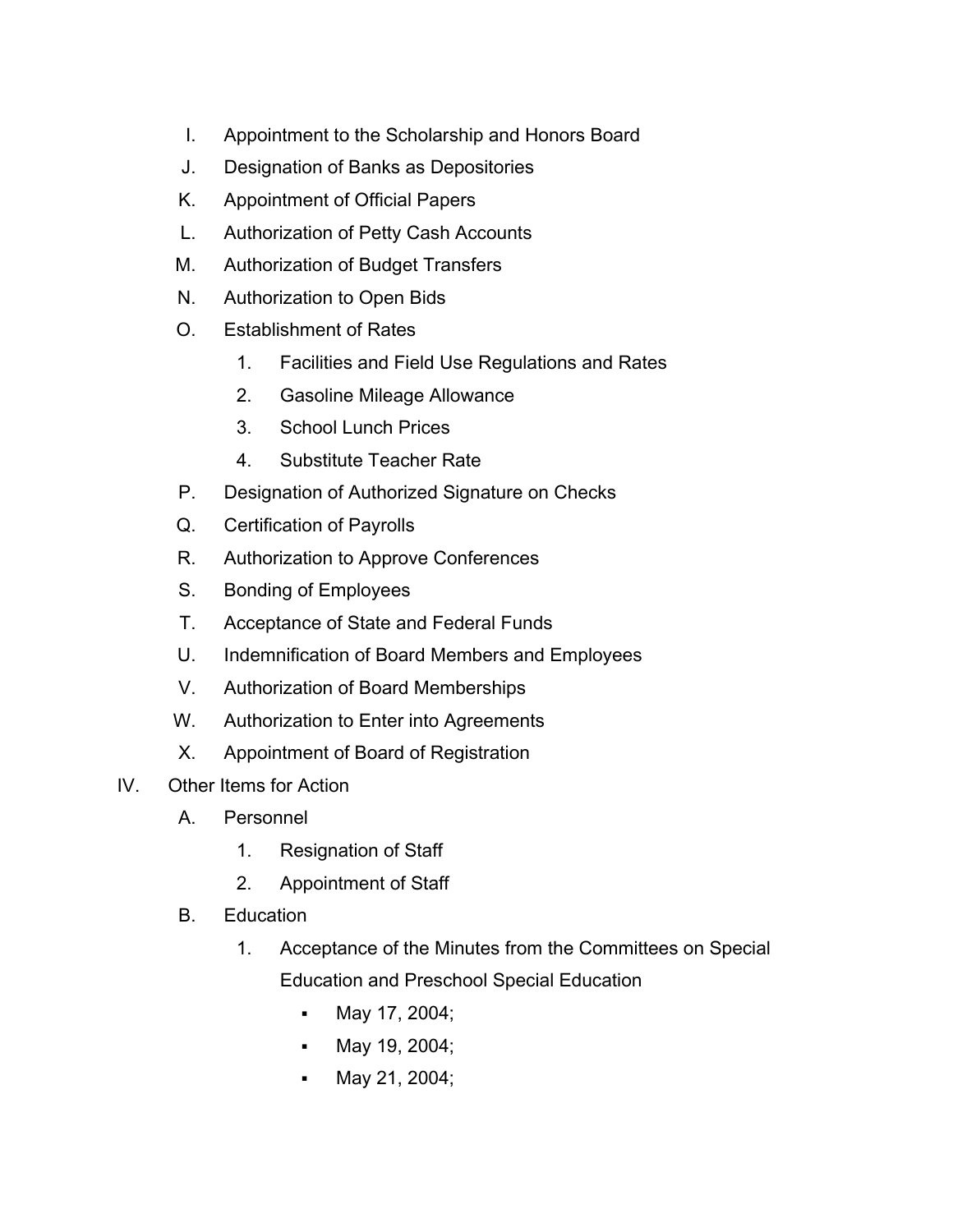- May 24, 2004;
- **May 25, 2004;**
- **May 26, 2004;**
- **May 28, 2004;**
- **June 4, 2004;**
- **June 8, 2004;**
- **June 7, 2004;**
- **June 8, 2004;**
- **June 9, 2004;**
- **June 10, 2004;**
- June 15, 2004;
- June 16, 2004; and,
- June 23, 2004.
- 2. Finance
	- 1. Extension of a Transportation Contract
	- 2. Acceptance of Cafeteria Bids #521, #522, #523
	- 3. Acceptance of a Transportation Bid #524
	- 4. Budget Transfer 03/04-01
- V. Other Reports to the Board
	- A. Treasurer's Report May 28, 2004
- VI. Adjournment

#### NEXT MEETING

• August 11, 2004, Tax Levy/Planning/Action Meeting, at 7:30 p.m., Atkinson **School** 

> Register to vote in School Budget & Trustee elections, School days 8:30 a.m. – 3:30 p.m. in the District Clerks Office,